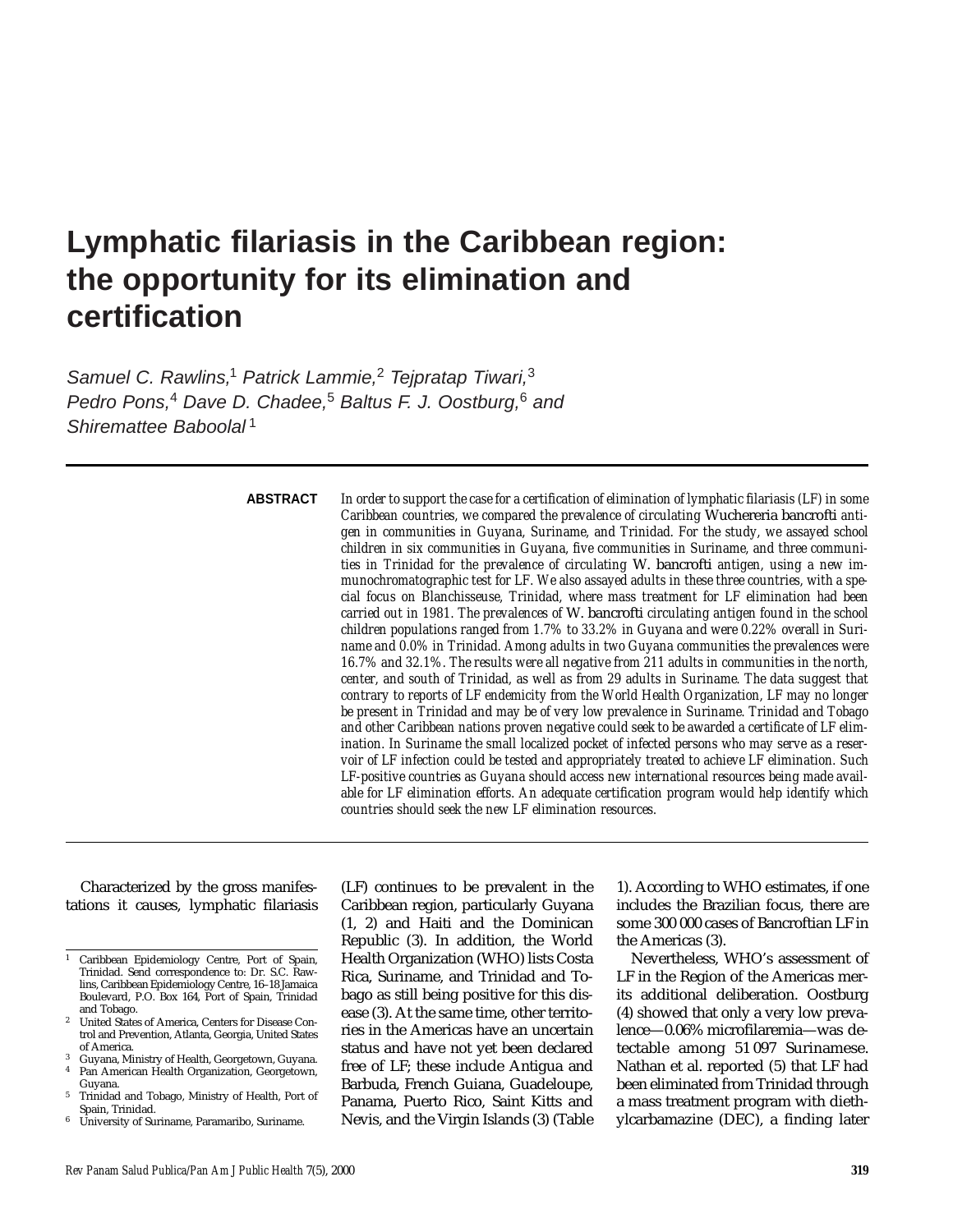#### **TABLE 1. Countries and entities of the Americas listed by the World Health Organization as being positive for lymphatic filariasis**

| Suriname<br>Trinidad and Tobago                                                                                                                                                                                                                                                        |
|----------------------------------------------------------------------------------------------------------------------------------------------------------------------------------------------------------------------------------------------------------------------------------------|
| Current status uncertain <sup>a</sup><br>Antigua and Barbuda<br>Barbados<br>Colombia<br>Cuba<br>Dominica<br>French Guiana<br>Guadeloupe<br>Martinique<br>Montserrat<br>Panama<br>Puerto Rico<br>Saint Kitts and Nevis<br>Saint Lucia<br>Venezuela<br>Virgin Islands (British and U.S.) |

#### **Source:** (3).

<sup>a</sup> Current status uncertain = Countries and entities not declared free of lymphatic filariasis (LF) by the World Health Organization (WHO) and which the WHO had previously listed as being positive for LF.

confirmed by Chadee et al. (6). Apart from Guyana, LF has not been reported to us at the Caribbean Epidemiology Centre (CAREC) as being present in any of our member countries in the last 10 to 15 years (Rawlins, personal observation, 1998).

It has been difficult to confirm the presence of LF in asymptomatic persons, given the nocturnal periodicity of the occurrence of *Wuchereria bancrofti* in the peripheral blood, and the resulting inconvenience of accessing patients. At the same time, microscopic detection is not very useful in symptomatic patients since the number of microfilariae becomes reduced with rising antibody levels over time (2). Very few laboratories in the Caribbean offer an antibody diagnostic service for LF (Rawlins, personal observation, 1998). Thus it is possible that despite clinical suspicion, both symptomatic and asymptomatic LF may exist without being specifically confirmed.

Recently, a new tool for LF diagnosis has come on the market (7). It is a rapid immunochromatographic (ICT) card test for qualitative detection of *W. bancrofti* antigen, for in vitro use, produced by the AMRAD ICT division of AMRAD Corporation Limited (Sydney, New South Wales, Australia). Both the sensitivity and specificity of the test are greater than 99%. Circulating *W. bancrofti* antigens can be detected in essentially all microfilaremic subjects and in a proportion of amicrofilaremic persons with previously cryptic infections (8). In contrast, persons with lymphedema or elephantiasis are unlikely to be antigen-positive, using either the ICT card test or the more sensitive Og4C3 enzyme-linked immunosorbent assay (ELISA) (7).

The ICT card test detects *W. bancrofti* antigen in whole blood, using a polyclonal antibody and a monoclonal antibody specific for *W. bancrofti*. A fingerprick quantity (100 µL) of blood is placed on the immunochromatographic card, and the results can be read in 3–15 minutes. Such a tool could be extremely useful for demonstration of the *W. bancrofti* antigen at any time of the day and with any accessible population. School children, for example, would be a very useful indicator group for any recent transmission of the parasite, and many children could be easily surveyed at one time. LF-positive persons could then be offered treatment with DEC or another medication, ivermectin. Both DEC and ivermectin have been shown to be very effective in reducing microfilaremia, especially when administered together, or with a single dose of the drug albendazole. DECfortified salt substituted for regular table salt over 6 to 12 months has also proved efficacious against LF (9).

In May 1997 the Fiftieth World Health Assembly called on WHO and its Member States to engage in a worldwide LF elimination program (10). SmithKline Beecham, the pharmaceutical firm that manufactures albendazole, has offered to donate all of the medication needed for such an LF elimination program. More recently, Merck and Company, Inc., the manufacturer of ivermectin, said it would expand production of this drug to support WHO's effort to eliminate LF (9).

Given these steps forward, it is all the more important for the countries in the Caribbean to take a regional approach to identifying the communities that are still endemic for LF and those where LF has been eliminated. The data coming from these new efforts could also help the Caribbean countries where LF is endemic to gain access to these newly available resources for LF elimination.

### **MATERIALS AND METHODS**

For our study, microscopic analysis was used in Guyana, and ICT card tests were used in Guyana, Suriname, and Trinidad.

#### **Microscopic analysis**

In January–May 1998, sampling of persons for LF by microscopic methods was done in Georgetown, Guyana. At the filariasis clinic of Georgetown Public Hospital an assessment was done with two groups. One group were 407 patients reporting lymphedema, that is, pain and swelling in various lymph nodes. The second group were 119 persons who were asymptomatic, generally individuals who needed information on their LF status to enter certain employment sectors. One finger-prick blood sample for each patient was processed by routine Giemsa staining of thick blood films and microscopy for LF.

## **Immunochromatographic card testing**

ICT filariasis tests were performed with both adults and school children in Guyana, Suriname, and Trinidad. For the tests, capillary blood was collected in uncoated capillary tubes and then immediately added to the ICT card for each subject. The tests were developed and read according to the manufacturer's instructions; Weil et al. (7) present further details on this test method.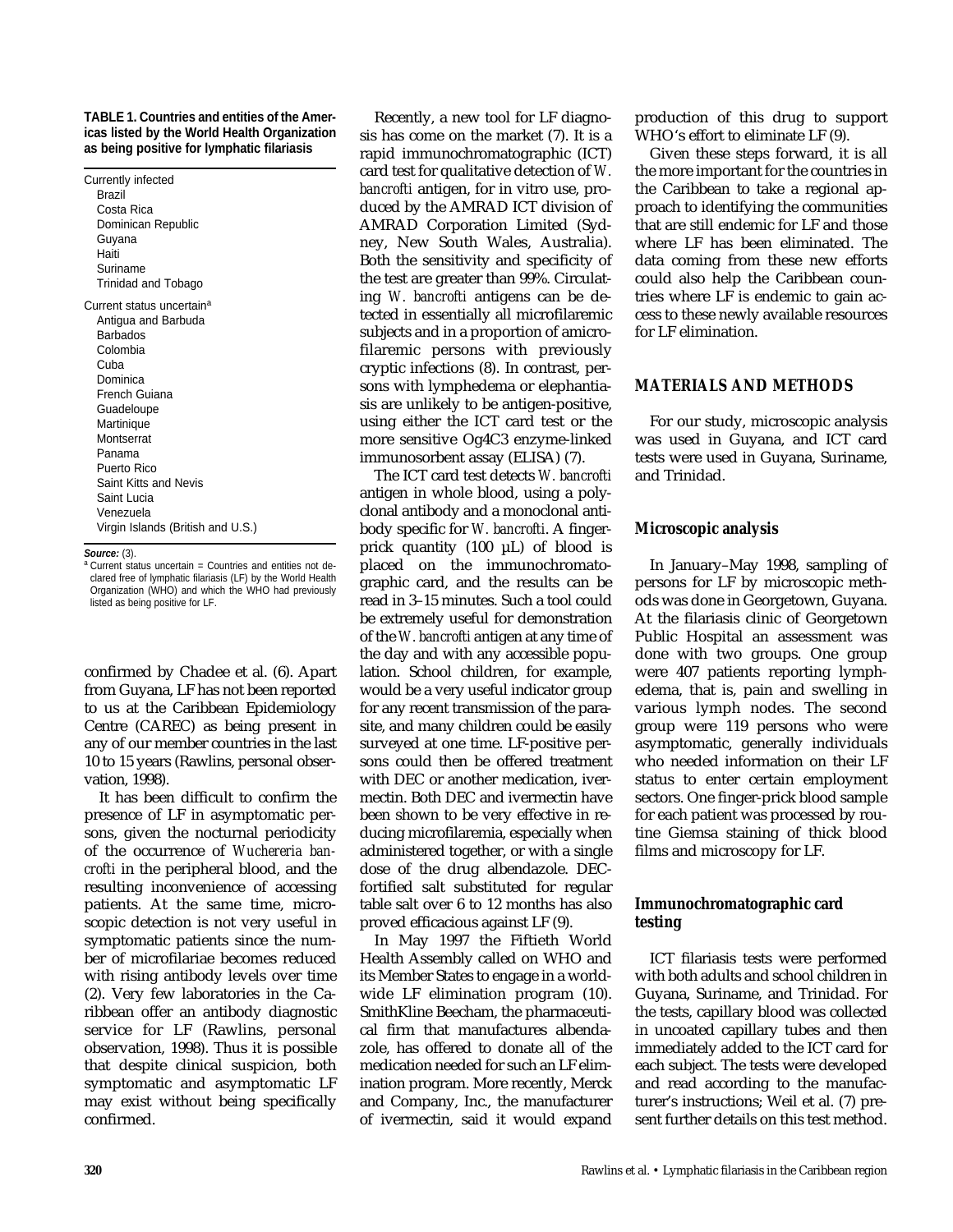A random selection of children 8–11 years old was made in schools in various communities of the three countries. In addition, adult teachers from some of the schools and other persons from the communities were assayed randomly. In Trinidad, 211 asymptomatic adult general medical clinicattenders were sampled in four locations of northern Trinidad, two locations in central Trinidad, and two locations in southern Trinidad.

In Guyana, samples were taken from 575 children from six of the country's ten administrative regions and from 133 adults from two of those regions.

In Suriname, 254 school children were sampled from the north, central, and south sections of Paramaribo, which is the capital and largest city. Another 202 school children were sampled from two neighborhoods of Nickerie, a city of some 35 000 on the border with Guyana. A total of 29 adults were also tested, 19 from Paramaribo and 10 from Nickerie.

In Trinidad, in addition to the 211 adults already mentioned, a total of 139 school children were tested. The children were from the previously LFendemic community of Blanchisseuse (5) and from the neighboring communities of Matelot and Grande Rivière.

In the three countries any person who tested positive received DEC treatment from a regional health office.

#### **RESULTS**

#### **Guyana**

In Guyana, the microscopy diagnosis at Georgetown Public Hospital found positive test results for only 22 (5.4%) of the 407 patients reporting lymphedema. Conversely, 37 (31.1%) of the 119 asymptomatic patients were shown to be positive (Table 2).

With the children in Guyana, our questions and superficial observations revealed that none of them was symptomatic, though this was not a criterion for participation in the study.

However, with the ICT testing, antigen-positive school children were

#### **TABLE 2. Microscopic microfilaria screening results, Georgetown Hospital filariasis clinic, Georgetown, Guyana, 1998**

|                                         | Number of<br>samples | Positive samples |             |  |
|-----------------------------------------|----------------------|------------------|-------------|--|
| <b>Patient status</b>                   | assayed              | No.              | %           |  |
| Lymphedema <sup>a</sup><br>Asymptomatic | 407<br>119           | 22<br>37         | 5.4<br>31.1 |  |

a Patients who reported pain and swelling in various lymph nodes.

found in all six of the regions where that testing method was used (Table 3). Positivity rates for Guyana's coastal urban centers ranged from 20.0% in New Amsterdam to 33.2% in Georgetown.

Conversely, in such noncoastal or largely rural communities as Suddie, Bartica, and Fort Wellington, the prevalence rates were 2.5% or less. With the adults screened in Georgetown and New Amsterdam, the positivity rates were 16.7% and 32.1%, respectively.

### **Trinidad**

In sharp contrast to Guyana, there were no children found positive among the 139 students tested in the northern part of Trinidad (Table 4). Similarly, all the Trinidad adults proved negative, in all three parts of the island. Some of the negative adults in Blanchisseuse, in northern Trinidad, were known to have been treated with DEC as part of a mass elimination program conducted in 1981 (5).

## **Suriname**

Of the 456 children tested in Suriname, only 1 antigen-positive student was found, a child from the Nickerie area (Table 5). Our community nurses indicated that this girl lived in a community that was inhabited by Guyanese immigrants and that the student had visited Guyana within the preceding 6 months. None of the adult Surinamese was found to be positive for the circulating LF antigen.

## **DISCUSSION**

The LF endemicity status of the Dominican Republic, Guyana, and Haiti has already been established  $(1-3)$ . Nevertheless, the fact that CAREC and other institutions have not received positive reports for other Caribbean countries cannot be assumed to indicate negative endemicity, since asymptomatic persons are not routinely examined in Caribbean countries (Rawlins, personal observation, 1998). At the same time, microscopy may wrongly rule symptomatic patients negative for

**TABLE 3. Prevalence of circulating Wuchereria bancrofti antigen in Guyana communities as indicated by immunochromatographic card testing, 1998** 

| Administrative   | Estimated<br>percentage of | Children              |               |                 |                  | Adults        |                 |               |
|------------------|----------------------------|-----------------------|---------------|-----------------|------------------|---------------|-----------------|---------------|
| region<br>number | the national<br>population | Survey<br>communities | No.<br>tested | No.<br>positive | $\%$<br>positive | No.<br>tested | No.<br>positive | %<br>positive |
|                  | 2.6                        | NT <sup>a</sup>       | $\cdots$      | $\cdots$        | $\cdots$         | $\cdots$      | $\cdots$        |               |
| 2                | 5.9                        | Bartica, Suddie       | 40            | 1               | 2.5              | NT            | $\cdots$        |               |
| 3                | 12.7                       | Vreed-en-Hoop         | 106           | 31              | 29.2             | NT            | $\cdots$        |               |
| 4                | 41.4                       | Georgetown            | 196           | 65              | 33.2             | 24            | 4               | 16.7          |
| 5                | 6.9                        | Fort Wellington       | 60            | 1               | 1.7              | NT            | $\cdots$        |               |
| 6                | 19.9                       | New Amsterdam         | 110           | 22              | 20.0             | 109           | 35              | 32.1          |
| 7                | 2.1                        | NT                    | $\cdots$      | $\cdots$        | $\cdots$         | $\cdots$      | $\cdots$        |               |
| 8                | 0.8                        | NT                    | $\cdots$      | $\cdots$        | $\cdots$         | $\cdots$      | $\cdots$        |               |
| 9                | 2.1                        | NT                    | $\cdots$      |                 | $\cdots$         |               | $\cdots$        |               |
| 10               | 5.4                        | Linden                | 63            | 6               | 9.5              | NT            | $\cdots$        |               |
| Total            |                            |                       | 575           | 126             | 21.9             | 133           | 39              | 29.3          |

<sup>a</sup> NT = Not tested.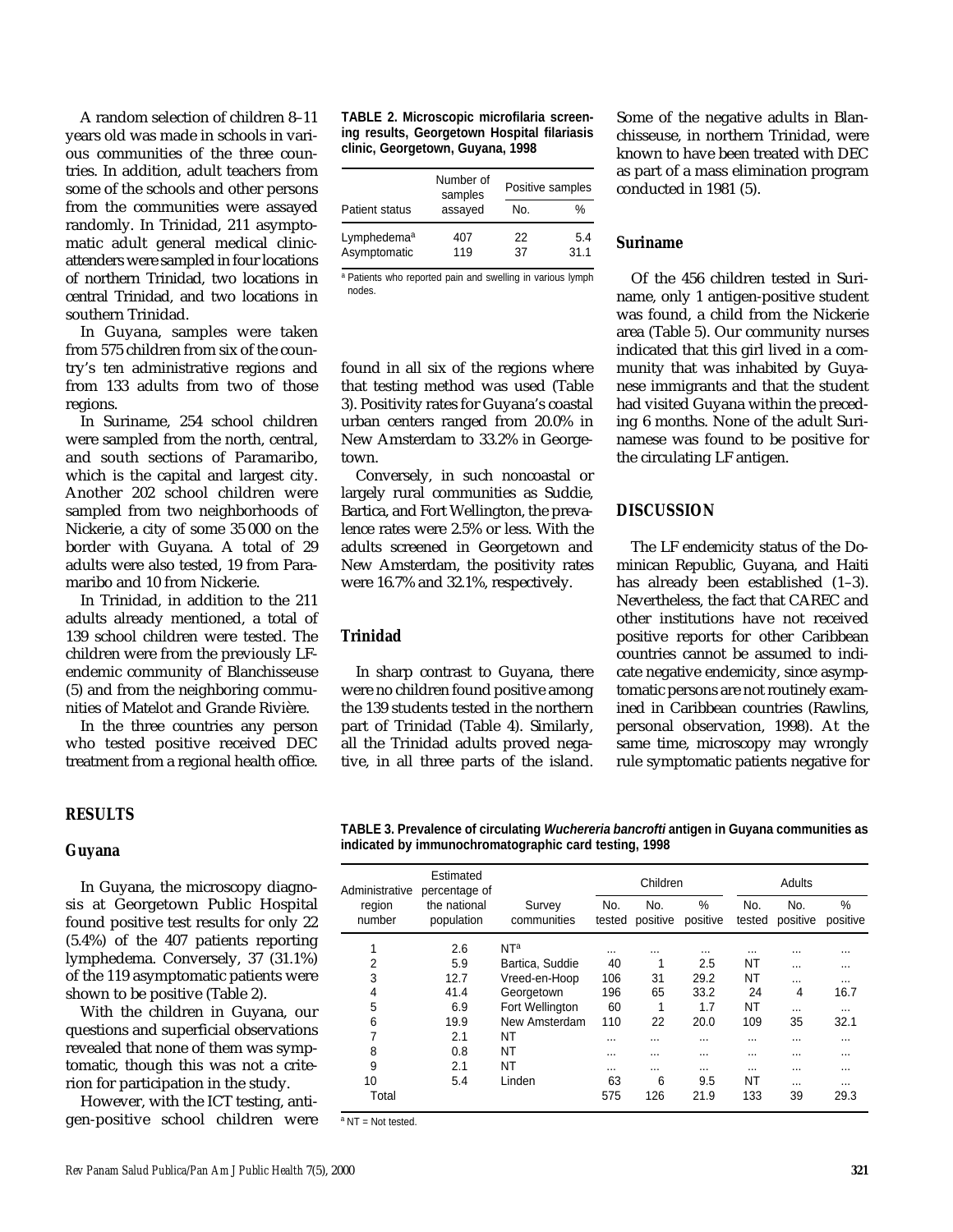**TABLE 4. Prevalence of circulating Wuchereria bancrofti antigen in Trinidad communities as indicated by immunochromatographic card testing, 1998**

| Region       | Survey location      |                 | Children        | <b>Adults</b> |                 |  |
|--------------|----------------------|-----------------|-----------------|---------------|-----------------|--|
|              |                      | No.<br>tested   | No.<br>positive | No.<br>tested | No.<br>positive |  |
| <b>North</b> | Blanchisseuse        | 69              | 0               | 68            | 0               |  |
|              | Matelot              | 38              | 0               | 17            | 0               |  |
|              | <b>Grand Riviere</b> | 32              | 0               | 25            | 0               |  |
|              | Maraval              | N <sub>Ta</sub> | $\cdots$        | 21            | 0               |  |
| Central      | Freeport             | NT              | $\cdots$        | 25            | 0               |  |
|              | Couva                | NT              | $\cdots$        | 24            | 0               |  |
| South        | Pleasantville        | NT              | $\cdots$        | 21            | 0               |  |
|              | La Brea              | NT              | $\cdots$        | 10            | 0               |  |
| Total        |                      | 139             | 0               | 211           | 0               |  |

<sup>a</sup> NT = Not tested.

**TABLE 5. Prevalence of Wuchereria bancrofti circulating antigens in Suriname communities as indicated by immunochromatographic card testing, 1998**

| Region     | Survey location         | Children      |                 |               | Adults          |                 |               |
|------------|-------------------------|---------------|-----------------|---------------|-----------------|-----------------|---------------|
|            |                         | No.<br>tested | No.<br>positive | %<br>positive | No.<br>tested   | No.<br>positive | %<br>positive |
| Paramaribo | South (Saron)           | 72            | 0               | 0             | 13              | 0               | 0             |
|            | North (Renckewitz)      | 97            | 0               | 0             |                 | 0               | 0             |
|            | Central (M. Immaculate) | 85            | 0               | 0             | 5               | 0               | 0             |
| Nickerie   | St. Clara               | 107           | 1               | 0.9           | NT <sup>a</sup> | $\cdots$        | $\cdots$      |
|            | O.S.I. New Nickerie     | 95            | 0               | $\Omega$      | 10              | 0               | 0             |
| Total      |                         | 456           |                 | 0.2           | 29              | 0               | 0             |

 $a$  NT = Not tested.

LF. Requests for antibody studies are only rarely forwarded to CAREC and other laboratories, and antibody testing does not really exclude LF as a cause of lymphedema. Clinical diagnosis of LF based on lymphangitis, lymphadenitis, or similar symptoms can be unreliable, since such symptoms may be due to a range of other causes. Therefore, the sensitivity and specificity of the clinical examination method may be classified as being low to very low (7).

There are many convenient aspects to using the ICT card test (10). Because there is no known nocturnal periodicity of the circulating antigen in peripheral blood—unlike with the circulating microfilariae—the ICT test can be administered at any time of the day or night. In addition, cohorts of any convenient population may be sampled, since there is no advantage or value in sampling symptomatic persons for antigen status. Thus, the sampling of school children in a community can be a useful epidemiological strategy.

The high proportion of Guyanese school children and adults found to be ICT-positive for *W. bancrofti* antigenemia is remarkable. With positive results from all six of the administrative regions where testing was done, this indicates that 92% of the population of Guyana reside in areas where there is a risk of filarial infection. Even if only a small portion of the children found positive eventually develop symptoms, this proportion is unacceptably high and calls for intervention by public health authorities. It is clear that the

whole community is at risk, and that an appropriate response would be a mass intervention of the type recommended by Ottesen et al. (9, 10). Such a communitywide treatment program may involve the coadministration of ivermectin and albendazole or a onedrug regimen, such as ivermectin alone. Such treatment is known to reduce blood microfilariae by 99% for a full year, and this reduction of microfilarial loads could interrupt transmission (10). DEC-fortified salt substituted for regular table salt for 6–12 months could also be efficacious (9).

In Suriname, the 0.22% prevalence of *W. bancrofti* antigenemia that we found with ICT testing with children was similar to the 0.06% prevalence that Oostburg (4) had reported with microscopic studies. Most of the positivity that Oostburg detected was among communities of immigrant Guyanese guest workers. Given that the one positive child we found lived in a community inhabited by Guyanese immigrants and that she had visited Guyana in the preceding 6 months, it is likely that it was an imported case or that there was a low level of LF endemicity in that Guyanese community in Suriname. An appropriate public health response would be intensive testing in such immigrant communities and the treatment of individuals found to be positive. Such an elimination of LF reservoirs could lead to the complete cessation of LF transmission in Suriname.

The findings from Trinidad were radically different from those in Guyana, with none of the child or adult Trinidadians found positive with the ICT testing. Even the small remaining numbers of residents of northern Trinidad who were treated with DEC during the mass elimination exercise in 1981 were antigen-negative.

Our findings, combined with the earlier research by Nathan et al. (5) and Chadee et al. (6), raise questions about the WHO endemicity assessment for Trinidad (3, 10). These results also call into question the LF status of some countries previously reported to be of uncertain LF status but not actually declared to be free of LF by the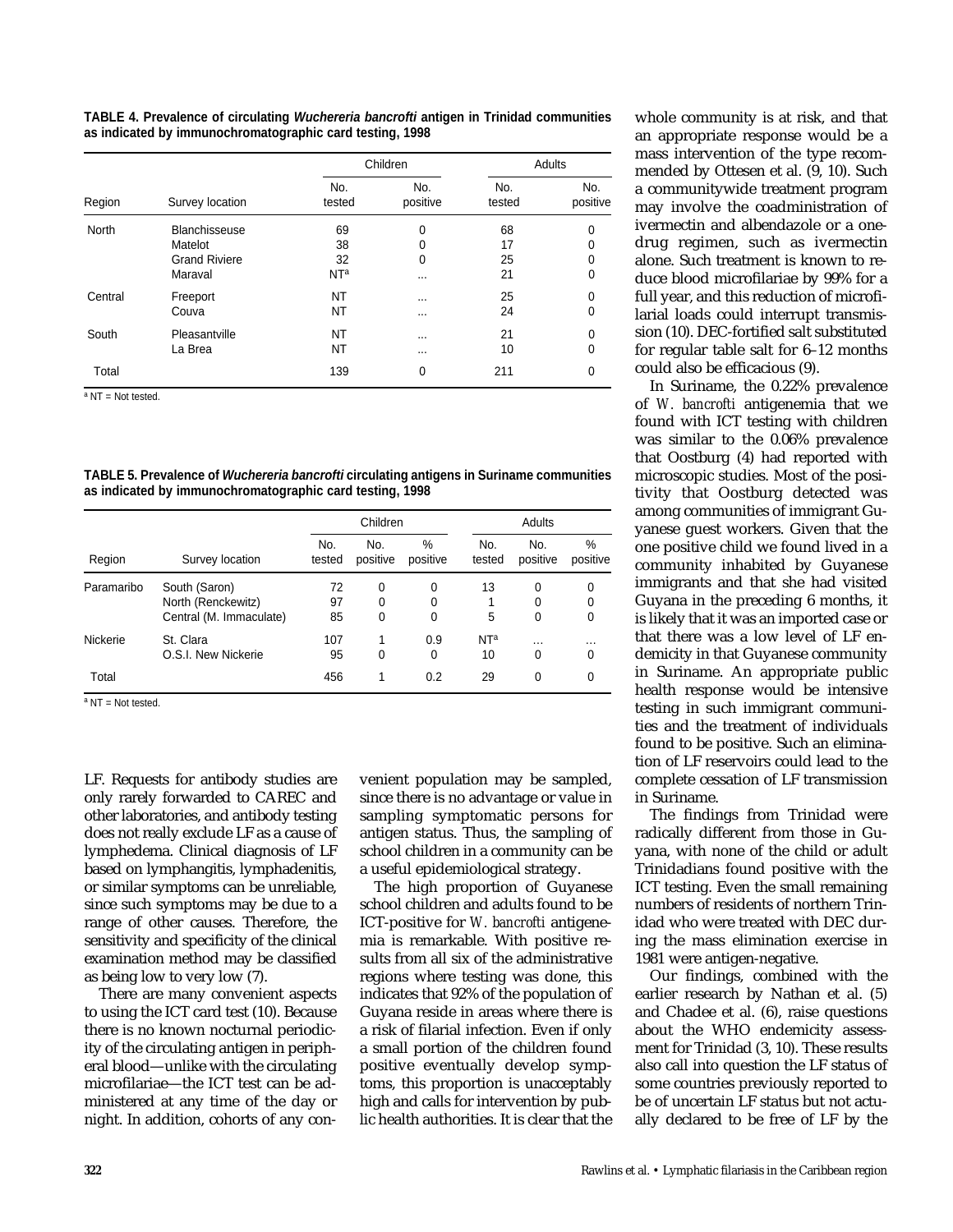WHO (Table 1). Many of the island countries of the Caribbean have not requested any LF diagnoses or reported any LF disease for a number of years. With those countries, there is a need to review their cases, with a view to demonstrating the absence of LF and certifying these countries to be free of this disease.

There is a need to systematically assess LF and certify its absence for Caribbean countries. However, this process will require some time and patience. WHO representatives met in Atlanta, Georgia, United States of America, in early September 1998 to consult on epidemiologic approaches

to LF elimination and its assessment, monitoring, and certification (11). Those representatives indicated that a country could apply for certification of LF elimination only after all administrative units within the nation had achieved a cumulative 5-year incidence of infection of less than 0.1%, based on antigen testing. Many small countries with limited health resources may not be inclined to dedicate that level of resources to demonstrate what they think they already know, that is, that there is no longer any LF within their borders. Nevertheless, the data coming from a certification program could strengthen Caribbean nations' requests to participate in the LF elimination program that the Fiftieth World Health Assembly called for, and also make it easier for those countries to access the new international support that is being made available for these elimination efforts.

**Acknowledgements.** We are grateful to all the subjects who participated in the studies in Guyana, Suriname, and Trinidad. We also wish to thank all the health care workers in the three countries who participated in these studies.

- 1. Nathan MB, Stroom V. Prevalence of *Wuchereria bancrofti* in Georgetown, Guyana. Bull Pan Am Health Organ 1990;24:301–306.
- 2. Rawlins SC, Chaillett P, Ragoonanansingh RN, Baboolal S, Stroom V. Microscopical and serological diagnosis of *Wuchereria bancrofti*. West Indian Med J 1994;43(3):75–79.
- 3. World Health Organization. Lymphatic filariasis: the disease and its control. Geneva: WHO; 1992. (WHO Technical Report Series #821).
- 4. Oostburg BFJ. Is Wuchereriasis a disappearing disease in Suriname? Acta Leiden 1985; 53:37–50.
- 5. Nathan MB, Beckles G, Tikasingh ES, Hamilton PJ, Monteil S. Parasitology and clinical studies of *Wuchereria bancrofti* and *Mansonella ozzardi* in coastal north Trinidad, W.I. West Indian Med J 1982;31(4):168–176.

6. Chadee DD, Tilluckdharry CC, Rawlins SC,

**REFERENCES**

- Doon R, Nathan MB. Mass chemotherapy with diethylcarbamazine for the control of filariasis: a twelve-year follow-up in northern Trinidad, including observations on *Mansonella ozzardi.* Am J Trop Med Hyg 1995; 52(2):174–176.
- 7. Weil GT, Lammie PJ, Weiss N. The ICT filariasis test: a rapid-format antigen test for diagnosis of Bancroftian filariasis. Parasitol Today 1997;13:401–404.
- 8. Lammie PJ, Hightower AW, Eberhard ML. Age-specific prevalence of antigenemia in a *Wuchereria bancrofti-*exposed population. Am J Trop Med Hyg 1994;51(3):348–355.
- 9. Ottesen EA, Ismail MM, Horton J. The role of albendazole in programmes to eliminate lymphatic filariasis. Parasitol Today 1999;15: 382–386.
- 10. Ottesen EA, Duke BOL, Karame M, Behbehari K. Strategies and tools for the control/ elimination of lymphatic filariasis. Bull WHO 1997;75(6):491–503.
- 11. World Health Organization, Communicable Diseases, Communicable Diseases Eradication and Elimination, Filariasis Elimination Program. Report of a WHO informal consultation on epidemiologic approaches to lymphatic filariasis elimination: initial assessment, monitoring, and certification, Atlanta, Georgia, USA, 2–4 September 1998. Geneva: WHO; 1999. (Publication WHO/FIL/99.195).

Manuscript received on 29 September 1999. Revised version accepted for publication on 17 February 2000.